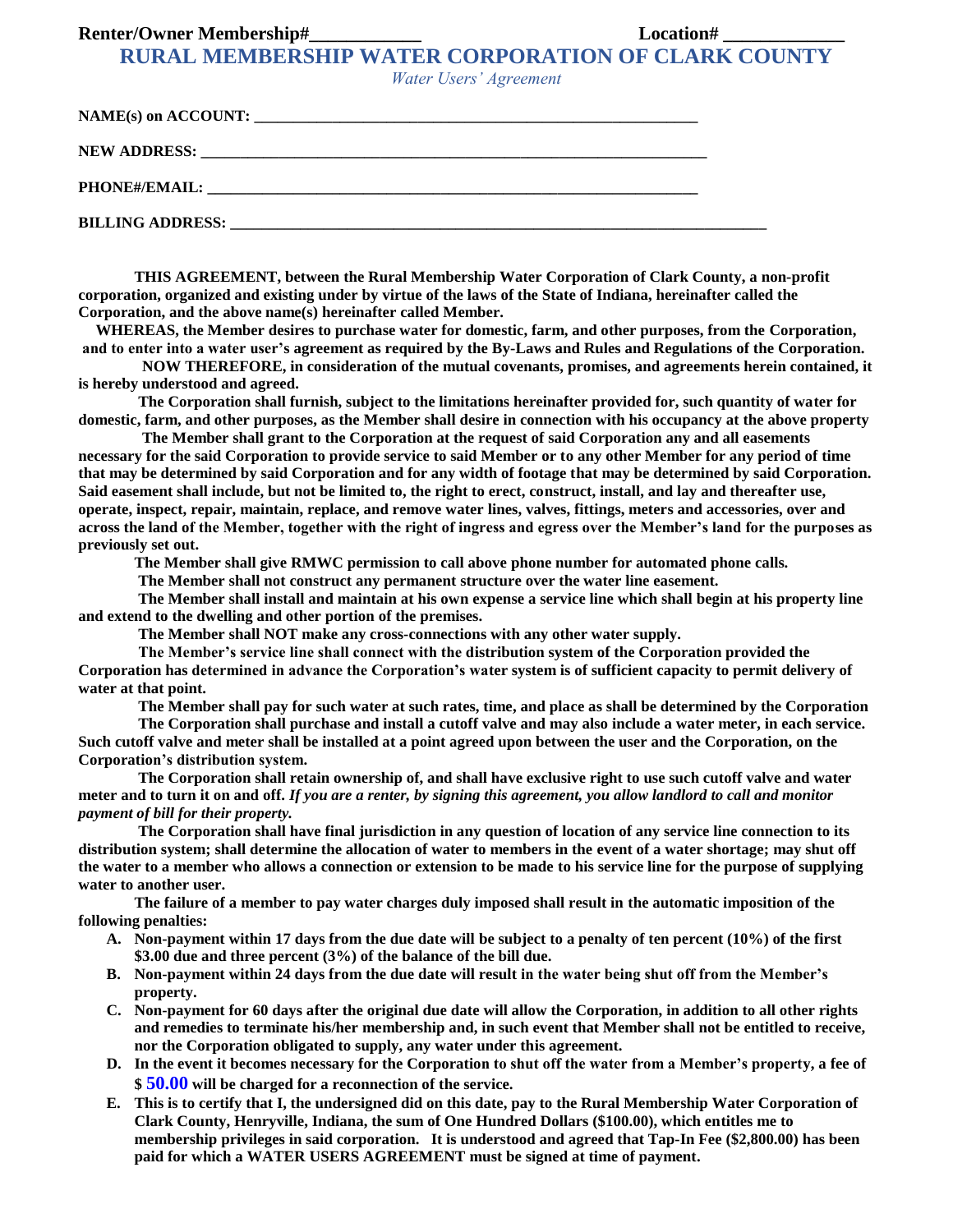#### **ACKNOWLEDGMENT CONCERNING WATER PRESSURE**

**Pursuant to the rules of the Indiana Department of Environmental Management, the Rural Membership Water Corporation (RMWC) is required to provide a minimum of 30 psi (pounds per square inch) of water pressure in its system. Although the RMWC endeavors to provide a normal pressure in the range of 60 psi (and not less than 35 psi) your execution of this document indicates that you are aware that there is no guarantee of pressure above the state required minimum. It is your responsibility to determine whether you want higher or lower water pressure and it is your financial responsibility to take action to increase or decrease your water pressure in a manner that is acceptable to and subject to the prior approval of the Rural Membership Water Corporation. RMWC highly recommends a pressure reducing valve be installed to protect your plumbing system.**

**IN WITNESS THEREOF, we have hereunto executed this agreement this \_\_\_\_\_\_\_\_\_\_\_\_\_\_ day of**

**\_\_\_\_\_\_\_\_\_\_\_\_\_\_\_\_\_\_\_\_\_\_\_\_\_\_\_, 20\_\_\_.**

| <b>MEMBER: X</b> | <b>ATTEST:</b> | <b>President</b>           |
|------------------|----------------|----------------------------|
| <b>MEMBER: X</b> | <b>ATTEST:</b> | <b>Secretary/Treasurer</b> |

Formerly or Owner (if renting):